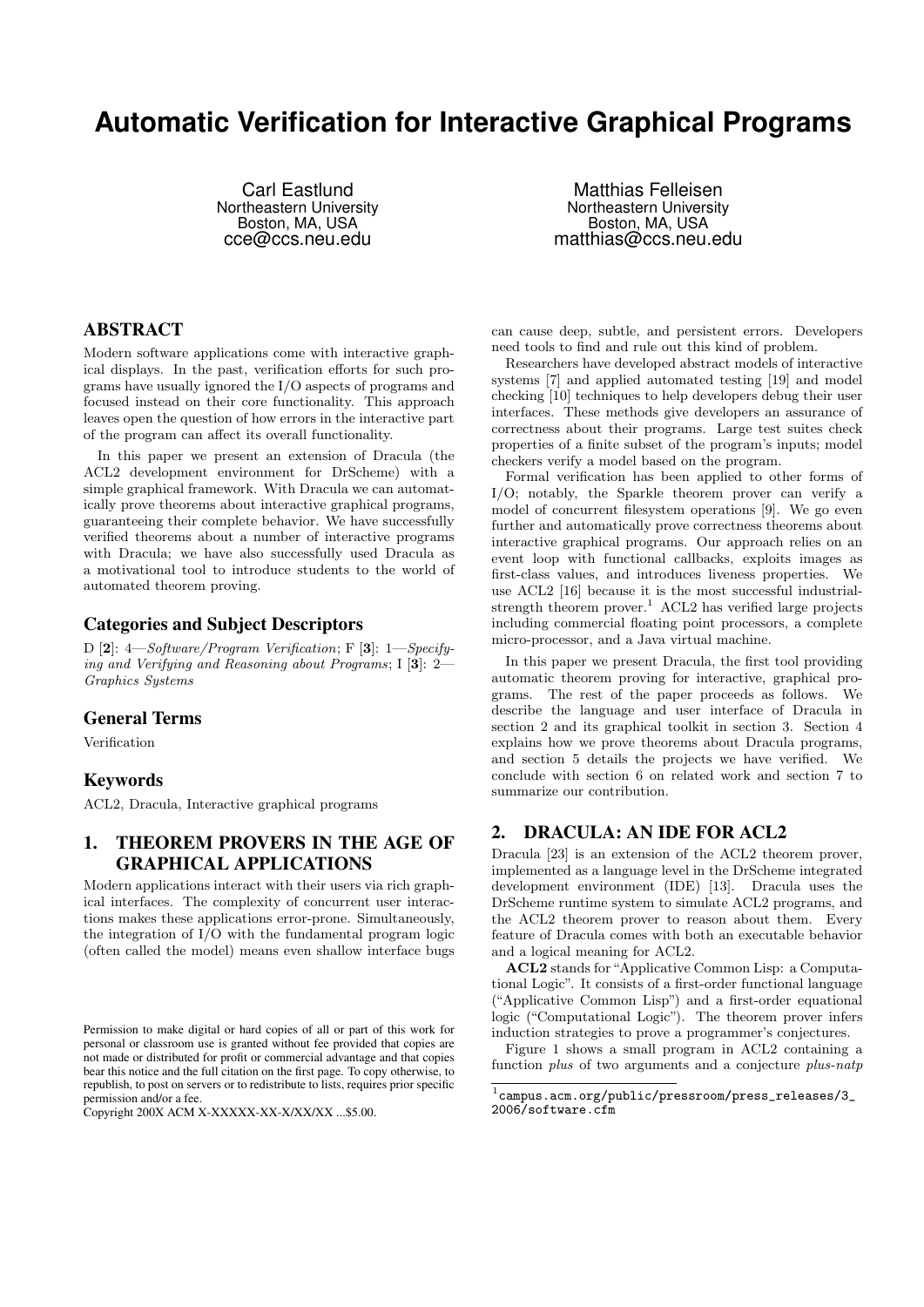

Figure 1: A verified ACL2 program in the Dracula IDE.

stating that plus performs addition on the natural numbers. When entered into ACL2, the theorem prover first ensures that plus terminates on all inputs. Once ACL2 admits plus, it attempts to verify the statement of plus-natp for all assignments to a and b. ACL2 proves this claim by induction on the structure of the natural number a.

DrScheme is an IDE for a collection of programming languages, ranging from Scheme to Java to Algol 60. Its implementation and underlying language provide facilities for easily creating and deploying new languages [5, 14].

DrScheme also provides a wealth of tools for programmers using these languages, including online documentation, stack traces, a syntax checker, and a unit testing framework. Of special interest are DrScheme's teachpacks: libraries of interactive functionality designed for students. These include the World teachpack, which provides graphical I/O.

Dracula. Figure 1 shows a screenshot of Dracula in action. The two sides of the Dracula interface reflect the executable and logical components of the language. The left-hand side provides two windows for formulating and executing programs: the definitions window, where users edit their programs, and the interactions window, where users try out their functions.

The right-hand side of the display is Dracula's interface to the ACL2 theorem prover. It provides buttons to invoke ACL2 and to send each term from the definitions window to the theorem prover. Dracula paints functions green, once shown to terminate on all inputs, and also paints theorems green once verified; red highlights failures otherwise. Green terms are locked from further editing to faithfully represent ACL2's logical state; users may edit red terms or undo the admission of green terms to edit them. Below the control buttons, Dracula shows the theorem prover's output; above them, it shows a proof tree naming key checkpoints for quick diagnosis of a failed proof attempt.

# 3. INTERACTIVE GRAPHICAL PROGRAMS FOR ACL2

Dracula incorporates the World teachpack: an interactive, functional graphics framework originally developed as part of an undergraduate curriculum to teach program design principles [12]. The teachpack provides a simple functional framework for I/O, images as values, and an event loop.

Figure 2 shows a simple interactive graphical program called Darts based on this framework. The player has three tries to throw a dart at a target by clicking on it. The game window shows the target (a big red circle) and the remaining darts (little blue triangles). A single hit wins the game; three consecutive misses loses. On the right of figure 2, we see the player miss twice and finally hit the target.

We represent the current game "world" as the number of remaining darts, or the symbol 'win. The function win-orlose determines the end of the game (0 or 'win); any other World is an ActiveWorld (a positive integer).

During the game, when the user clicks the mouse the throw-dart function compares the mouse position to the target using dart-hits (elided for space). The input signature of throw-dart includes ActiveWorld; throw-dart decrements the value of the world under the assumption that it is positive. It assumes the player has a dart left to throw, and relies on win-or-lose to end the game otherwise.

The show function turns the game state into an image (a first-class value), including an informative message when the game ends. Otherwise it shows the target and remaining darts using *show-target* and *show-darts* (both elided).

At the end of the program, we start the interactive world with **big-bang**, providing an initial value of 3. We instruct Dracula to end the game should the player win-or-lose, to throw-dart every time the player uses the mouse, and to show the game on a  $120 \times 120$  canvas.

The World machine. In general, the World teachpack operates as an "abstract machine" with five instructions. As in the Darts game, the programmer supplies a data representation for the state of the world and functions defining the behavior of each user interaction. The bigbang command assembles the World machine and sets it in motion. It accepts five optional function arguments as shown in figure 3. The machine uses  $World_0$  as the initial world value; each subsequent clause defines the behavior of one of the machine's instructions.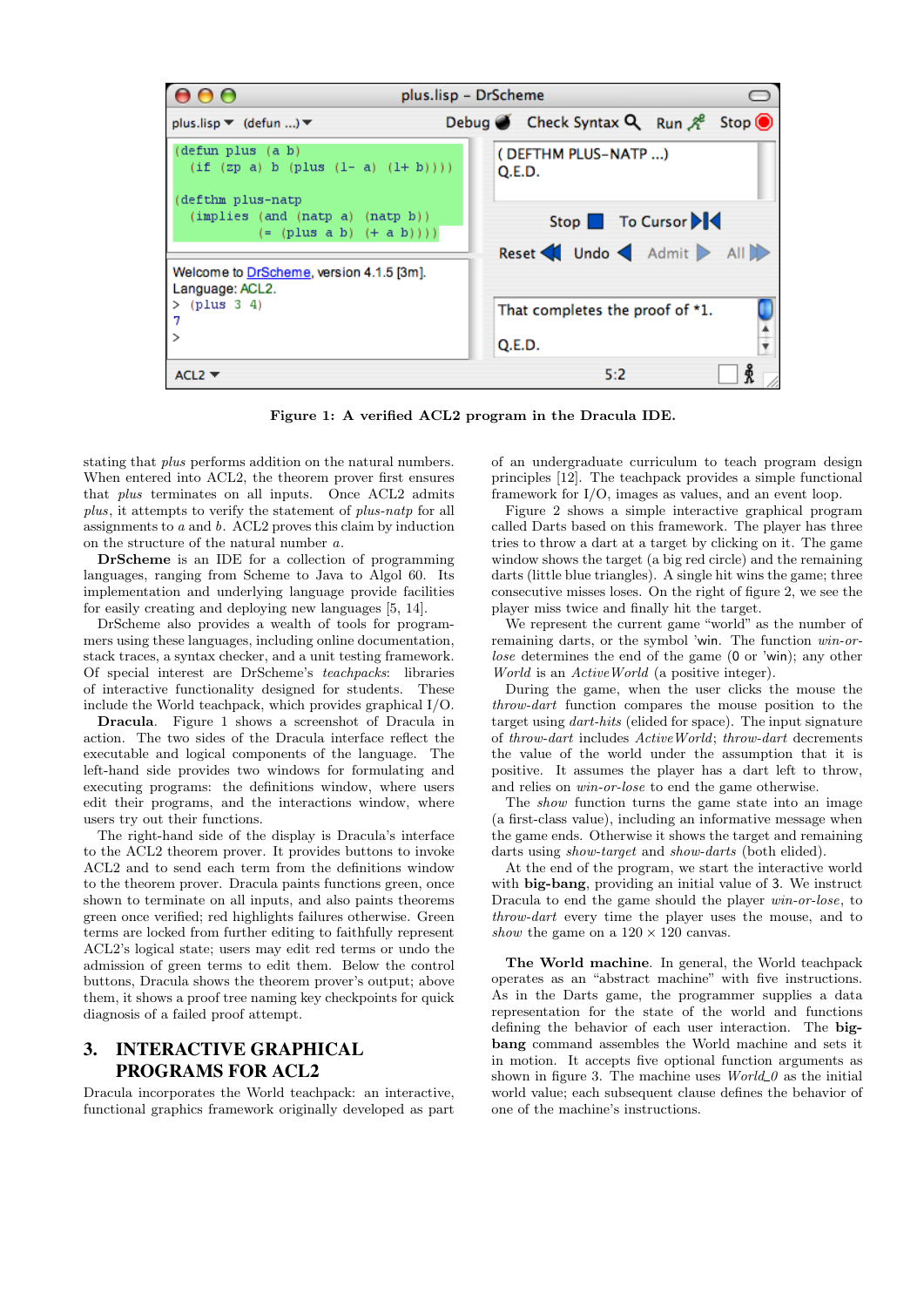```
\therefore win-or-lose : World \rightarrow Boolean
(defun win-or-lose (w)
  (or (equal w 'win) (equal w 0)))
;; throw-dart : ActiveWorld Int Int Action \rightarrow World
(defun throw-dart (w x y a)(if (equal a 'button-down)
     (if (dart-hits \ x \ y) 'win (1-w))
     w);; show: World \rightarrow Image(defun show (w)(cond ((equal <math>w</math>'win) (text "You win!" 24 'blue))((equal w 0) (text "You lose." 24 'blue))(t (show-darts w (show-target))))
```
(big-bang 3

(stop-when win-or-lose) (on-mouse-event throw-dart)  $($ on-redraw show 120 120 $))$ 



Figure 2: Source code and frames from the Darts game.



Figure 3: Structure of the World event loop.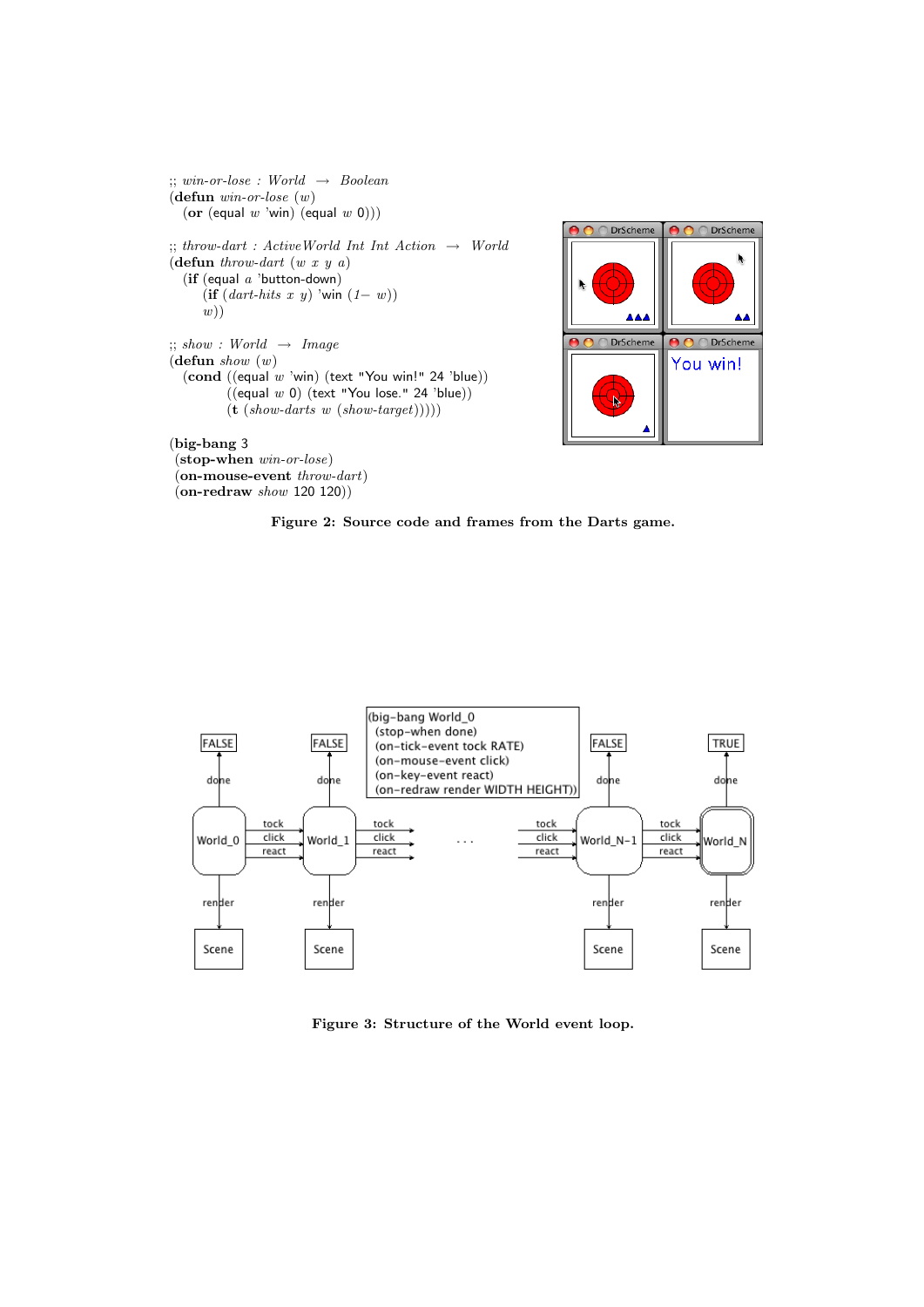(stop-when done)  $\gamma$ ; done : World  $\rightarrow$  Boolean

After each event, the World machine checks for a done state. When the current world satisfies done, no further events are processed. The event handlers rely on this behavior; their first input is an ActiveWorld, meaning a World for which done does not hold.

(on-tick-event tock RATE)  $\ddots$  tock : Active World  $\rightarrow$  World ;; RATE : Rational

Every RATE seconds, the clock ticks and the World machine transforms the world with the tock function.

(on-key-event react)  $; i; react : ActiveWorld Key \rightarrow World$ ;; A Key is a Character or Symbol.

Each time the user presses a key, the World machine reacts accordingly, producing a new world based on the current one and the keystroke. Regular keys (e.g., A, 0, or +) are represented as characters, while special keys (e.g., F1 or Escape) are represented as symbols.

 $($ on-mouse-event  $click)$ 

 $\sigma$ ;; click : ActiveWorld Int Int Action  $\rightarrow$  World

 $\therefore$  An Action is 'button-up, 'button-down, 'drag,

;; 'move, 'enter, or 'leave.

Whenever the user moves the mouse or presses (or releases) a button, the World machine updates the world with click. It produces a new world based on the current one, the mouse's x and y coordinates, and the type of action performed.

(on-redraw render WIDTH HEIGHT)  $\gamma$ ; render : World  $\rightarrow$  Image  $;;$  WIDTH, HEIGHT : Nat

The World machine opens a canvas of dimensions WIDTH by HEIGHT for graphical output. It renders the image of the world to the canvas after each event.

The World machine processes events, updates the canvas, and keeps track of the current world value until done. Figure 3 gives a visual depiction of this process. From a semantic perspective, this form of I/O control is closely related to Clean's model of input and output [1]. It is also somewhat reminiscent of the Yale school of functional reactive programming [4, 11].

For convenience, the function arguments to big-bang are optional. The World machine ignores events for which no handler is provided, allowing the programmer to focus on events of interest (as seen in Darts). If there is no render function, the world comes without a visual presentation. If the done predicate is omitted, the World machine processes events indefinitely.

Images. Most of the datatypes used by the World machine already exist in ACL2: numbers, symbols, and characters. Graphical output introduces a new datatype: images. The World teachpack includes operations defining a functional image representation; figure 4 describes some of the most important operations.

The representation of images in Dracula's runtime simulation is complex to support efficient rendering, but to the user they are essentially two-dimensional vectors of pixels. They are distinct from other datatypes (not merely cons-based lists, for instance). Images are compared for

equality pixel-by-pixel, so two images constructed differently may still be treated as the same. Dracula renders images graphically (rather than textually) when produced as a result in the interactions window, so their representation is never exposed.

# 4. REASONING ABOUT INTERACTIVE GRAPHICAL PROGRAMS

Dracula inherits the executable implementation of the World teachpack from DrScheme. To preserve the system's duality of execution and logical reasoning, we must assign to the World machine a logical meaning in ACL2. Otherwise, it is impossible to state and prove theorems about interactive graphical programs. In addition, we establish common patterns for verifying safety and liveness properties.

As implemented in DrScheme, the World machine event loop is a potentially non-terminating program. Input events may never occur, or the world may not reach a final state. Standard techniques exist for reasoning about nonterminating state machines in ACL2. For one instance, a program may model finite prefixes of a computation [3]. For another, a program may represent a partial, tail-recursive function with a total function extending its behavior [18]. We choose the former approach.

We model the World machine's event loop as a function operating on a fixed list of input events representing a prefix of the user's interactions. This function is constructed automatically by big-bang using the macro facilities of ACL2 and DrScheme. An event loop with all handlers provided has this form:

```
\therefore event-handler : Active World Event \rightarrow World
(defun event-handler (w e)(cond
   ((\text{tickp } e) (lock w))((\text{keyp } e) (\text{react } w \text{ } e))((mousep e)(click w (mouse-x e) (mouse-y e) (mouse-action e)))(\mathbf{t} \ w));; event-loop : ActiveWorld EventList → World
(defun event-loop (w es)
  (declare (xargs :measure (len es)))
  (cond
```
 $((endp e s) w)$ 

 $((done \ w) \ w)$ 

(t (event-loop (event-handler w (car es)) (cdr es)))))

The event-loop function dispatches individual events to event-handler until the computation is done, or it runs out of events.<sup>2</sup> The *done* clause is omitted if **big-bang** has no stop-when clause. We elide the full representation of events, but the three disjoint types are recognized by the predicates tickp, keyp, and mousep. Mouse events support the accessors mouse-x, mouse-y and mouse-action.

The event-handler auxiliary function processes individual events. It has one clause per input handler supplied to bigbang. The event handler updates the world via tock for timer events; react for keyboard events, passing along the keystroke; and *click* for each mouse event, passing in  $x$ ,  $y$ ,

<sup>&</sup>lt;sup>2</sup>The declare clause in event-loop helps ACL2 make a termination argument.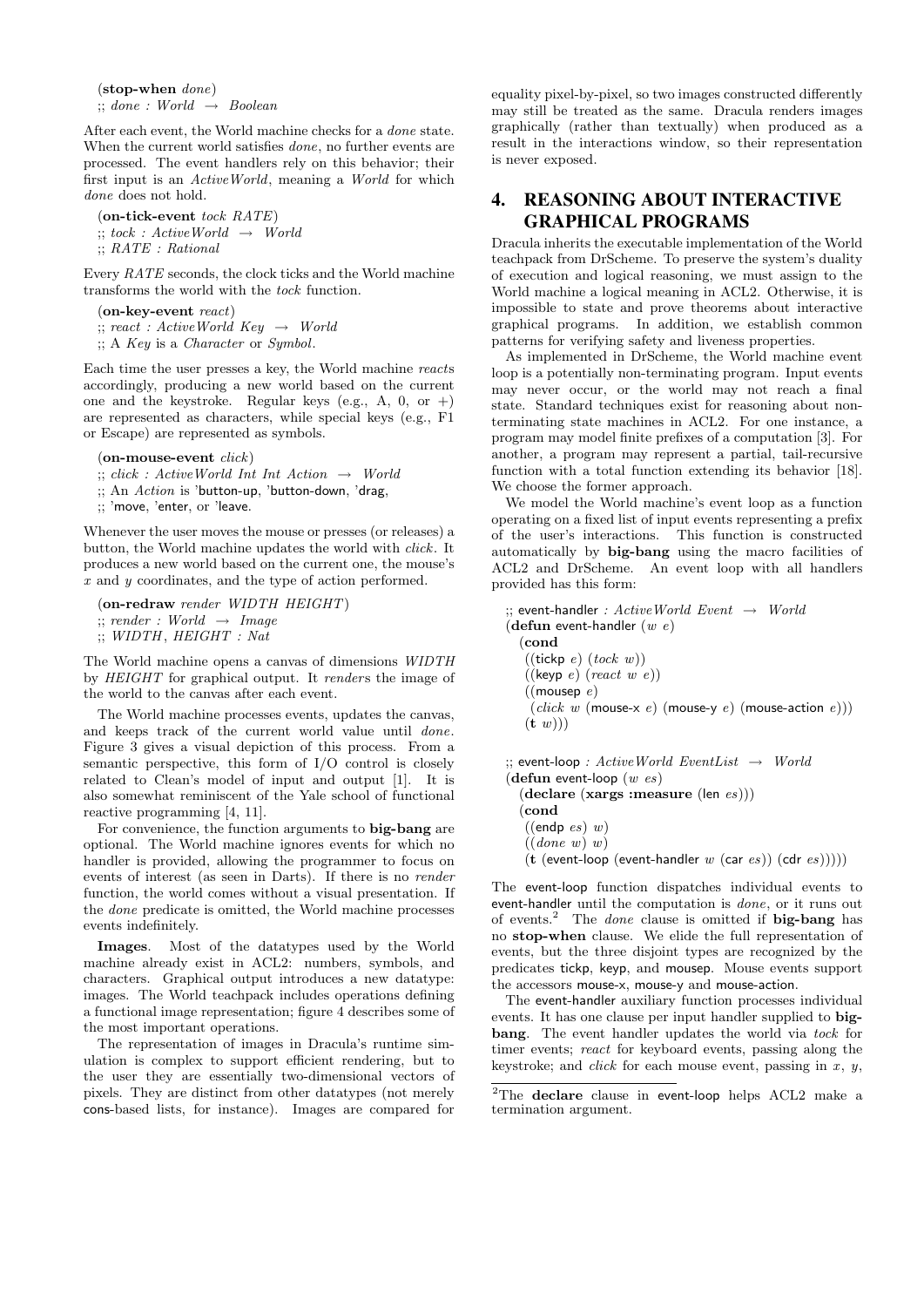| Basic shape constructors              | circle : Nat Mode Color $\rightarrow$ Image           |  |  |
|---------------------------------------|-------------------------------------------------------|--|--|
| They consume dimensions, a            | rectangle : Nat Nat Mode Color $\rightarrow$ Image    |  |  |
| drawing mode ('solid or 'outline),    | triangle : Nat Mode Color $\rightarrow$ Image         |  |  |
| and a color $(e.g., 'red).$           | star: Nat Nat Nat Mode Color $\rightarrow$ Image      |  |  |
| Various image constructors            | text : String Nat Color $\rightarrow$ Image           |  |  |
| Includes text rendering, lines, blank | line : Int Int Color $\rightarrow$ Image              |  |  |
| scenes, and image overlay with        | empty-scene : Nat Nat $\rightarrow$ Image             |  |  |
| offset.                               | place-image : Image Int Int Image $\rightarrow$ Image |  |  |
| Predicate and accessors               | imagep : $Any \rightarrow Boolean$                    |  |  |
| Support for recognizing images and    | image-width : Image $\rightarrow$ Nat                 |  |  |
| computing their dimensions.           | image-height : Image $\rightarrow$ Nat                |  |  |

Figure 4: A few image functions from the World teachpack.

and action data. Any events not explicitly handled leave the world unchanged.

The complete **big-bang** computation for a sequence of events es is equal to (event-loop  $World_0$  es). If an onredraw clause is given, the image on the canvas after the same sequence of events is (*render* (event-loop  $World_0$  es)).

Returning to Darts, big-bang produces the following event loop:

```
\therefore event-handler : Active World Event \rightarrow World
(defun event-handler (w e)(cond
   ((mousep e)(throw-dart w
                             (mouse-x e)(mouse-y e)
                             (mouse-action e))(\mathbf{t} \ w)):: event-loop : World EventList \rightarrow World
(defun event-loop (w es)
  (declare (xargs :measure (len es)))
  (cond
   ((endp e s) w)
```
 $((win-or-lose \ w) \ w)$  $(t$  (event-loop (event-handler w (car es)) (cdr es)))))

The event loop handles each event until the player manages to win-or-lose. The handler reacts to mouse events by calling throw-dart, and ignores other events.

Safety. With an explicit representation of the World machine, we can begin to verify properties of interactive graphical programs. Let's look at a simple safety property: the event loop preserves some invariant of the world. To begin, we state the property:

```
\therefore invariant : Any \rightarrow Boolean
(defun invariant (w)...)
(defthm event-loop-invariant
  (implies (invariant w)
          (invariant (event-loop w es)))(defthm big-bang-invariant
```

```
(invariant (event-loop World_0 es)))
```
The invariant predicate formalizes our invariant; event-loopinvariant states that the event loop preserves it. The bigbang-invariant corollary states that the big-bang computation starting at  $World_0$  satisfies the invariant. These three pieces constitute a general pattern for safety proofs about the World machine.

For the Darts game, we use the representation of World as our invariant. We instantiate the pattern above to state our conjecture, adding sufficient annotation for the theorem prover to verify it:

```
\gamma; dart-gamep : Any \rightarrow Boolean
(defun dart-gamep (w)
  (or (natp w) (equal w 'win)))
```

```
(defthm event-loop-dart-gamep
  (implies (dart-gamep w)
         (dart-gamep (event-loop w es))))
```

```
(defthm big-bang-dart-gamep
  (dart\text{-}gamep (event-loop 3 es))
  :hints
  (("Goal"
    :in-theory (disable event-loop-dart-gamep)
    :use (instance\ event-loop-dart-game\ p(w 3))))
```
The dart-gamep predicate recognizes the Darts world: either a number of remaining darts or 'win. The eventloop-dart-gamep conjecture states the preservation of dartgamep throughout the event loop; its corollary big-bangdart-gamep states that whole World computations satisfy dart-gamep. ACL2 automatically proves event-loop-dartgamep. It requires only two hints to verify big-bang-dartgamep, specifying how to apply event-loop-dart-gamep to the initial world.

The Dracula World teachpack supports this pattern of safety proofs with a macro, (world-preserves invariant). It expands into conjectures of the form described above and provides appropriate default hints to the theorem prover.

Liveness. Once we can verify properties of the world representation, we can turn our attention to externally observable program behavior. We illustrate the point with a termination property: after some number of events, the computation must yield a final world with respect to done. We formulate the conjecture based on the kind of events that contribute to termination:

 $\therefore$  interesting-eventp : Event  $\rightarrow$  Boolean (defun interesting-eventp  $(e) \ldots$ )

<sup>&</sup>lt;sup>3</sup>It is common for ACL2 to infer inductive proofs and rely on hints for corollaries.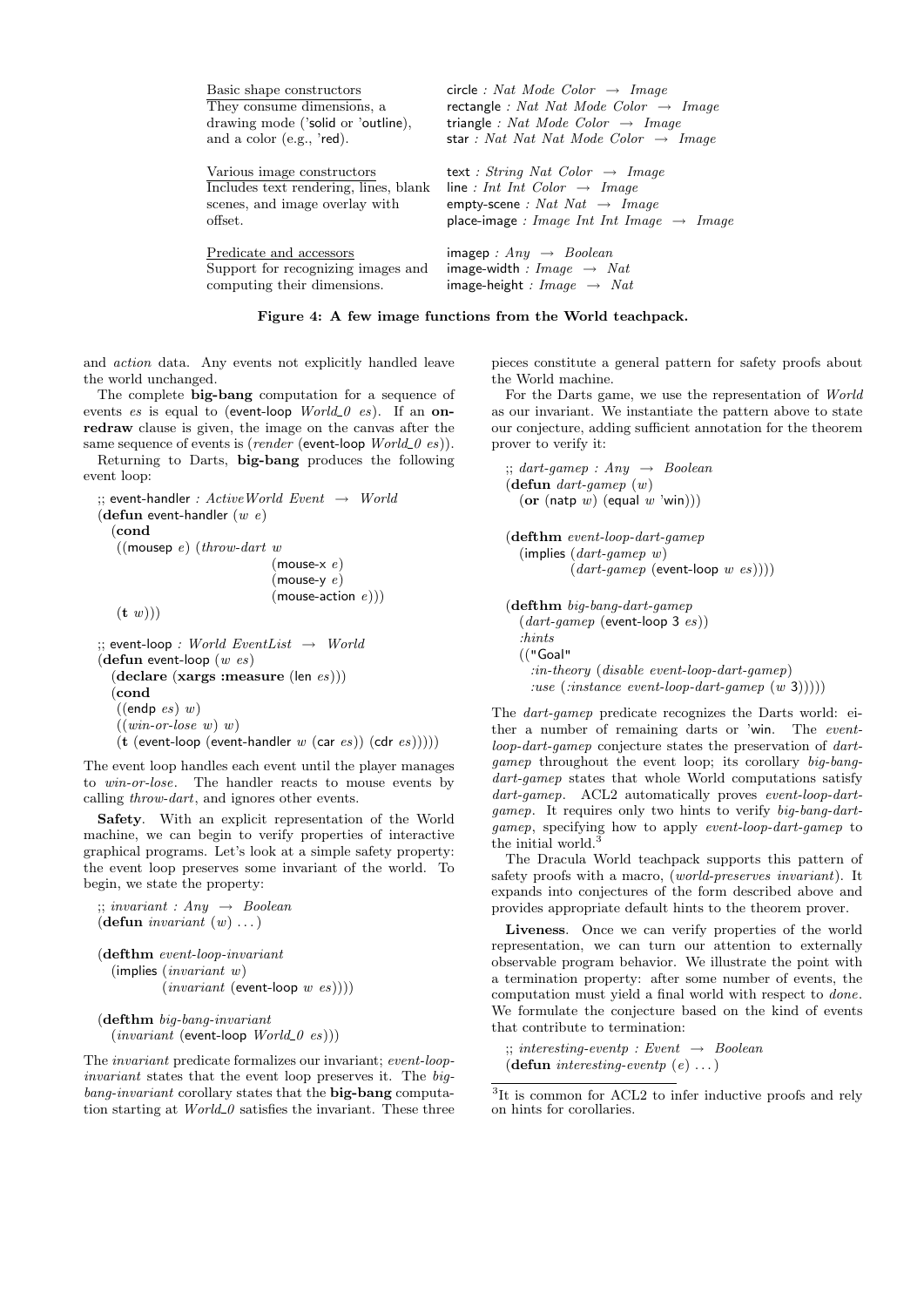```
\ldots count-interesting-events : EventList \rightarrow Nat
(defun count-interesting-events (es)
  (cond
   ((endp e) 0)((interesting\text{-}eventp \text{ (car es}))(1+ (count-interesting-events (cdr es))))(t (count-interesting\text{-}events (cdr es))))
```

```
(defthm big-bang-measure
  (mplies \geq (count-interesting-events \text{ es}) MAXIMUM)
          (done (event-loop World_0 es))))
```
The conjecture big-bang-measure requires the world to reach a final state after MAXIMUM events satisfying interestingeventp, counted by *count-interesting-events*. Other events are ignored; for instance, keystrokes may advance the world computation, while moving the mouse may not.

Our statement suggests a more general lemma. At any point in the computation, there is a measure of "interesting" events remaining before a final world:

 $\gamma$ ; measure : World  $\rightarrow$  Nat (defun *measure*  $(w)$ ...)

(defthm event-loop-measure (implies (and (invariant w)  $($  >  $(count\text{-}intersing\text{-}events\text{ }es)$  $(measure \ w))$ 

 $(done (event-loop w es)))$ 

The event-loop-measure lemma assumes that invariant is indeed true for all reachable states of the world, and states that measure computes the maximum number of interesting events before reaching a final world. The big-bang-measure conjecture is a corollary, where MAXIMUM is the measure of  $World_0$ . This pattern captures termination for many World-based programs; proving other liveness properties is also possible with variations on this strategy.

By applying this formula to the Darts game, we can verify that cheating is impossible: the player cannot get more than three attempts to hit the target. After at most three mouse clicks, the game must end one way or the other; see figure 5 for the text necessary to verify this property. The darts-remaining function computes the number of attempts the player has left; the *clickp* predicate recognizes mouse clicks and count-clicks counts them. The event-loop-dartsremaining conjecture states that a Darts game w ends after no more than (darts-remaining w) mouse clicks; big-bangdarts-remaining says the whole game allows 3 clicks. ACL2 verifies event-loop-darts-remaining automatically, and again needs only two hints to verify its corollary.

Dracula supports this pattern of termination proofs with another macro:

#### (world-ends-after measure interesting-eventp invariant)

This form expands into a count function and conjectures following the pattern shown above with appropriate hints.

Images. So far we have reasoned about the inputs and control behavior of our game. It is also important to reason about our outputs. The Dracula World teachpack includes an axiomatization of the portable properties of images, without translating the full details of their implementation to ACL2. Observations such as the imagep predicate and the dimensions of basic shapes are guaranteed in the logic. Others depend on system attributes, such as the font of

```
\ddots; clickp : Event \rightarrow Boolean
(\text{defun } clickp (e))(and (mousep e)(equal (mouse-action e) 'button-down)))
\therefore count-clicks : EventList \rightarrow Nat
(defun count-clicks (es)
  (cond
   ((endp e) 0)((clickp (car es)) (1+ (count-clicks (cdr es))))(t (count-clicks (cdr es))))\gamma; darts-remaining : World \rightarrow Nat
(defun darts-remaining (w)
  (if (natp w) w 0))(defthm event-loop-darts-remaining
  (implies (and (dart\text{-}gamep w))
                 (\geq (count-clicks es)
                      (darts-remaining w))(win-or-lose (event-loop w \text{ } es))))
(defthm big-bang-darts-remaining
  (implies (\geq (count-clicks es) 3)
           (win-or-lose (event-loop 3 es)))
  :hints
  (("Goal"
```
:in-theory (disable event-loop-darts-remaining) :use  $(instance\ event-loop-darts-remaining\ (w\ 3))))$ 

#### Figure 5: Text from which ACL2 can prove that Darts must end after 3 throws.

text images, and are left abstract. Properties such as the commutativity and associativity of non-overlapping image overlay are partially axiomatized based on conservative bounding box approximations.

Dracula programs can verify output properties such as the size of images and whether all parts of a rendering fit on the screen at once; proofs are fully portable and hold on machines with different graphics drivers and hardware.

# 5. VERIFIED INTERACTIVE GRAPHICAL PROGRAMS

To validate the applicability of Dracula and the above recipes for safety and liveness, we conducted six experiments proving properties of interactive programs. The first five are small video games representative of student verification projects; the last is a simple text editor.

UFO. Our UFO game is a one-enemy version of Space Invaders. The UFO falls from the top of the screen, weaving left and right, dropping bombs. Meanwhile, the player controls a tank at the bottom of the screen, moving left and right and firing missiles upward. The player wins if a missile hits the UFO; the player loses if a bomb hits the tank or the UFO lands.

We can verify that the objects in the game (the UFO, tank, missiles, and bombs) stay within the visible portion of the screen (a safety property), and that the game ends in a fixed amount of time (a liveness property) because the UFO must eventually land. Figure 6 shows these properties.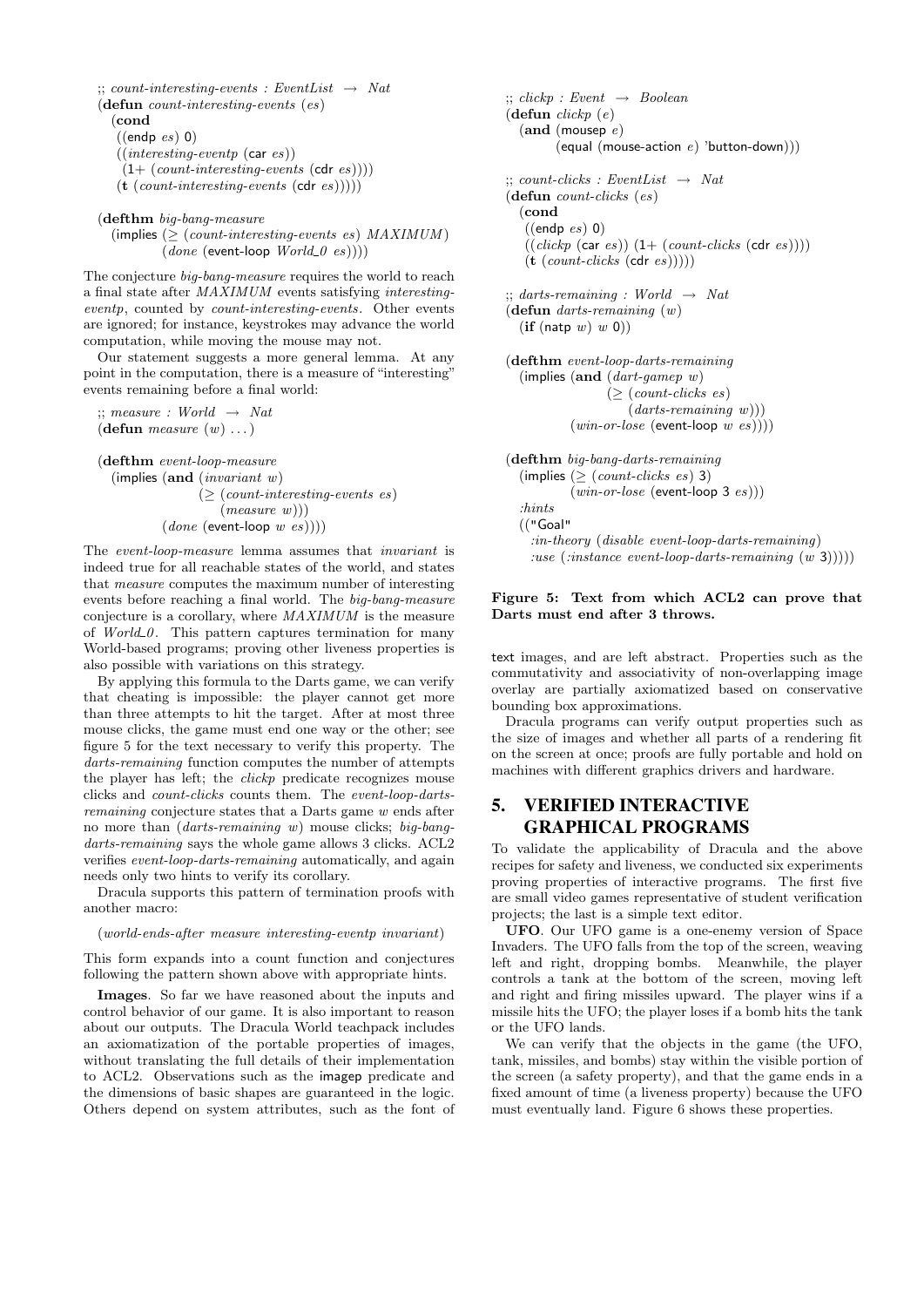```
\therefore; objects-in-bounds : Any \rightarrow Boolean
(\text{defun } objects-in-bounds (w))(and (game w)(in-bounds (game-tank w))(in-bounds (game-ufo w))(all-in-bounds (game-missiles w))
        (all-in-bounds (game-bombs w))))(defthm objects-always-in-bounds
  (implies (objects-in-bounds w)
          (objects-in-bounds (event-loop w es)))\therefore ufo-distance : World \rightarrow Nat
(defun ufo-distance (w)
  (+) (ufo-lateral-distance w)
     (* (ufo-vertical-distance w) (1+*WIDTH*))\ldots count-ticks : EventList \rightarrow Nat
(defun count-ticks (es)
  (cond
    ((endp e s) 0)((\text{tickp (car es)})(1+ (count-ticks (cdr es))))(t (count-ticks (cdr es))))(defthm ufo-eventually-lands
  (implies (and (objects-in-bounds w)
                 (\geq (count-ticks es) (ufo-distance w)))
```
 $(game-over$  (event-loop w es))))

#### Figure 6: Excerpts from verified properties about the UFO program.

Hangman. The player guesses letters in a word; correct guesses expose more of the word, while incorrect guesses reveal a condemned stick figure. The game ends when either the full word or full stick figure becomes visible.

Our Hangman game is proven to terminate after a fixed number of keystrokes; each advances the player one step closer to winning or losing.

Worm. In the Worm game, a.k.a. Snake or Nibbles, the player controls the direction of a worm on a grid. The grid has walls and, somewhere, a piece of food. If the worm eats the food, it grows and a new piece of food appears. If the worm runs into a wall or its own tail, the game ends.

For this game, we can prove that the worm's tail never crosses itself; the head can cross the tail, but the game must end before it gets any further. We can also prove that (for similar reasons) the worm's tail is always inside the grid, and that the segments of the worm are always adjacent to each other.

Blocks. This is a one-block version of Tetris: single blocks, rather than formations of four, drop down the screen; the player must guide them into position. Completed rows vanish and the blocks above drop down.

We can verify two properties of the correct stacking of blocks. They never fall off the bottom of the screen, and never overlap one another.

Bikes. Inspired by the movie TRON, the Bikes game enables each player to control a bike that leaves a permanent colored trail behind it. Players are eliminated as their bikes run into trails (others' or their own); the last player

| Project       |       | Lines Conjectures Time (s) |        |
|---------------|-------|----------------------------|--------|
| Hangman       | 365   | 11                         | 1.48   |
| <b>Blocks</b> | 450   | 16                         | 0.86   |
| UFO           | 696   | 23                         | 13.97  |
| Worm          | 824   | 34                         | 4.90   |
| Editor        | 1,117 | 59                         | 5.04   |
| <b>Bikes</b>  | 1,354 | 84                         | 202.11 |

Figure 7: Statistics about our experiments.

standing wins. Input from multiple players is distinguished by assigning players different keys. The trails left by bikes are represented as lists of coordinates of their corners.

In this experiment, we are able to prove that segments of the bikes' trails always run in cardinal directions, never diagonally.

Editor. Our text editor, inspired by a previous case study on algebraic specifications [21], allows the user to manipulate a single line of text. The controls include typing, deleting, selecting text, navigating left and right, and an unbounded undo history. The editor's display shows a prefix of the current text, dropping any characters that do not fit entirely within the window.

We are able to verify key properties of the controls, including: typing enters the appropriate text, deleting does not remove text beyond the selection, undo restores the text before the last typing operation, and navigation doesn't affect the undo history.

This example also allows us to verify two properties of the editor's rendered image, namely the displayed text prefix always fits on the screen, and is always maximal. In other words, no longer prefix of the typed text fits.

Results. Figure 7 shows statistics on the size of each project, the theorem proving effort (by counting conjectures, including both lemmas and main theorems), and how long the theorem prover takes to verify them. The Bikes game required the most conjectures, and by far the longest time for ACL2 to verify, because we used a compact and indirect representation (leaving out points of the trail between the corners). An implementation storing each individual point in the trails might have been easier to verify. However, our choice of representation demonstrates Dracula's ability to scale to nontrivial problems.

For each project, we were able to verify one or more meaningful properties, including (over all the projects) safety and liveness conditions, as well as reasoning about graphical outputs.

There was a class of liveness conditions we were not able to express, however. Informally, they represent conditions that "can" happen, rather than "must". At any point in the UFO game before the UFO lands, the tank can fire a missle that destroys the UFO. In the Worm game, the worm can always make its way to the food, unless it has backed itself into a corner. With appropriate placement, the Blocks can always clear a row. These are liveness conditions—they represent eventualities that must be possible until the end of the game becomes inevitable—but no single type of event makes them inevitable. Instead, a sequence of event choices must be made to bring about these conditions; the game is not "fair" if these choices are impossible.

Our formulation of liveness is too näive for these conditions. Merely choosing the final condition worm-eats-foodp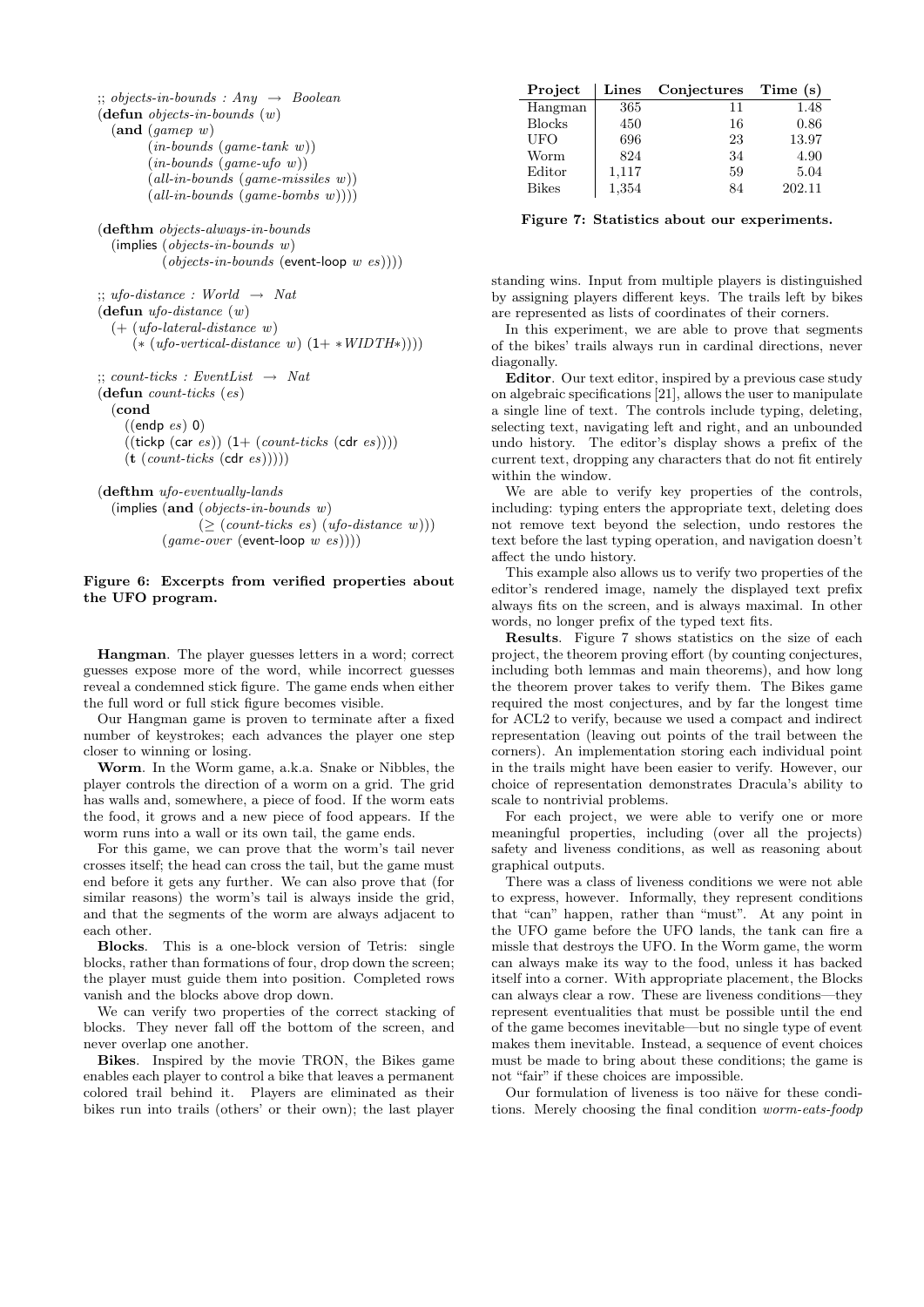(in Worm) is insufficient; no fixed choice of interestingeventp expresses the worm's path to the food. We need new patterns of proofs to reason about this kind of property.

### 6. RELATED WORK

Dowse et al. have used the Sparkle theorem prover [20] to verify a monadic filesystem API augmented with deterministic concurrency [8, 9]. Their system permits nontermination by including a bottom element in all types, which cannot later be ruled out. Davis reported on proofs about file I/O in ACL2 [6], which uses an explicit state-passing style and disallows non-termination. Dracula allows users to write interactive graphical programs without monads or state passing, and can express both nonterminating interactions and provable liveness properties, e.g., termination.

Other work has focused on verifying fully featured interactive systems such as interactive web programs or hierarchical, event-driven GUIs. Godefroid et al. [2] and Memon [19] have developed automated testing tools for these domains. While practical, this method of verification does not provide the level of assurance of formal reasoning, as no test suite for a complex program is ever exhaustive.

Krishnamurthi et al. [17] and Dwyer et al. [10] have applied model checking to interactive (web and GUI) programs. In this approach, verification systems extract a model from a source program; this is usually a graph with nodes representing program states and edges representing control flow. Each node is annotated with atomic propositions: simple properties known to hold in the associated program state. A model checker can then verify properties of the program expressed as temporal logic propositions about the model. For instance, verification of a banking web site might require reaching a state where "PIN submitted" holds true before proceeding to a "withdrawal approved" state. Much like our approach, there are methods for model checking tailored to safety and liveness properties. The set of properties that can be verified by a model checker depends on the method of constructing a model, the set of atomic propositions, the temporal logic used (e.g. computation tree logic vs. linear temporal logic), and the choice of model checking algorithm.

There is ongoing work in the verification of operating systems, such as the Verisoft [15] and L4.verified [22] projects, that includes automatic verification of interactive I/O at the hardware and device driver level. This is an important branch of verification, but we consider interactions between machine components to play a significantly different role in programs and correctness criteria from concurrent interactions with a human user.

## 7. CONCLUSIONS

We present Dracula, a tool based on the ACL2 theorem prover, providing automatically verified, executable, interactive graphical programs. We have demonstrated Dracula's ability to reason about the internal representation of such programs as well as their inputs and outputs.

Dracula represents another step toward automated formal verification of complex, real-world interactive programs. We are already working on an extension of the World teachpack with traditional GUI widgets, e.g., buttons, sliders, dropdown menus, etc. Based on a preliminary design, we

conjecture that our technique extends naturally to GUIs that include these widgets as well as GUIs that use a hierarchical organization.

In collaboration with Rex Page (Oklahoma U.), we intend to ensure that Dracula's support of interactive programming is accessible to senior students in software engineering capstone courses. Conversely, we consider the verification of interactive graphical programs as an ideal tool to prepare senior and master-level students for positions and courses where they verify state machines and hardware processors.

Acknowledgements. Many thanks to Pete Manolios for ideas on verifying state machines, to Dale Vaillaincourt and Sky O'Mara for their contributions to the implementation, to Shriram Krishnamurthi for comments on an early draft, and to the NSF for a research grant supporting this work.

#### 8. REFERENCES

- [1] Achten, P. and M. J. Plasmeijer. The ins and outs of Clean I/O. Journal of Functional Programming, 5(1):81–110, 1995.
- [2] Benedikt, M., J. Freire and P. Godefroid. VeriWeb: Automatically testing dynamic web sites. In Proceedings of the 11th International World Wide Web Conference, 2002.
- [3] Boyer, R. S. and J. S. Moore. Mechanized formal reasoning about programs and computing machines. In Veroff, R., editor, Automated Reasoning and Its Applications: Essays in Honor of Larry Wos. MIT Press, 1996.
- [4] Cooper, G. H. and S. Krishnamurthi. Embedding dynamic dataflow in a call-by-value language. In Proceedings of the 15th European Symposium on Programming, volume 3924 of Lecture Notes in Computer Science, p. 294–308. Springer, 2006.
- [5] Culpepper, R., S. Tobin-Hochstadt and M. Flatt. Advanced macrology and the implementation of Typed Scheme. In Proceedings of the 8th Workshop on Scheme and Functional Programming, p. 1–14. ACM, 2007.
- [6] Davis, J. Reasoning about ACL2 file input. In Proceedings of the 6th International Workshop on the ACL2 Theorem Prover and its Applications, p. 117–126. ACM, 2006.
- [7] Dix, A. J. and C. Runciman. Abstract models of interactive systems. In People and Computers: Designing the Interface, p. 13–22. Cambridge University Press, 1985.
- [8] Dowse, M., A. Butterfield, M. van Eekelen, M. de Mol and R. Plasmeijer. Towards machine-verified proofs for I/O. In Proceedings of the 16th International Workshop on the Implementation and Application of Functional Languages, Technical Report 0408, Institute of Computer Science and Applied Mathematics of the University of Kiel, p. 469–480. ACM, 2004.
- [9] Dowse, M., A. Butterfield and M. C. J. D. van Eekelen. Reasoning about deterministic concurrent functional I/O. In Proceedings of the  $16th$ International Workshop on the Implementation and Application of Functional Languages, p. 177–194, 2004.
- [10] Dwyer, M. B., Robby, O. Tkachuk and W. Visser. Analyzing interaction orderings with model checking.